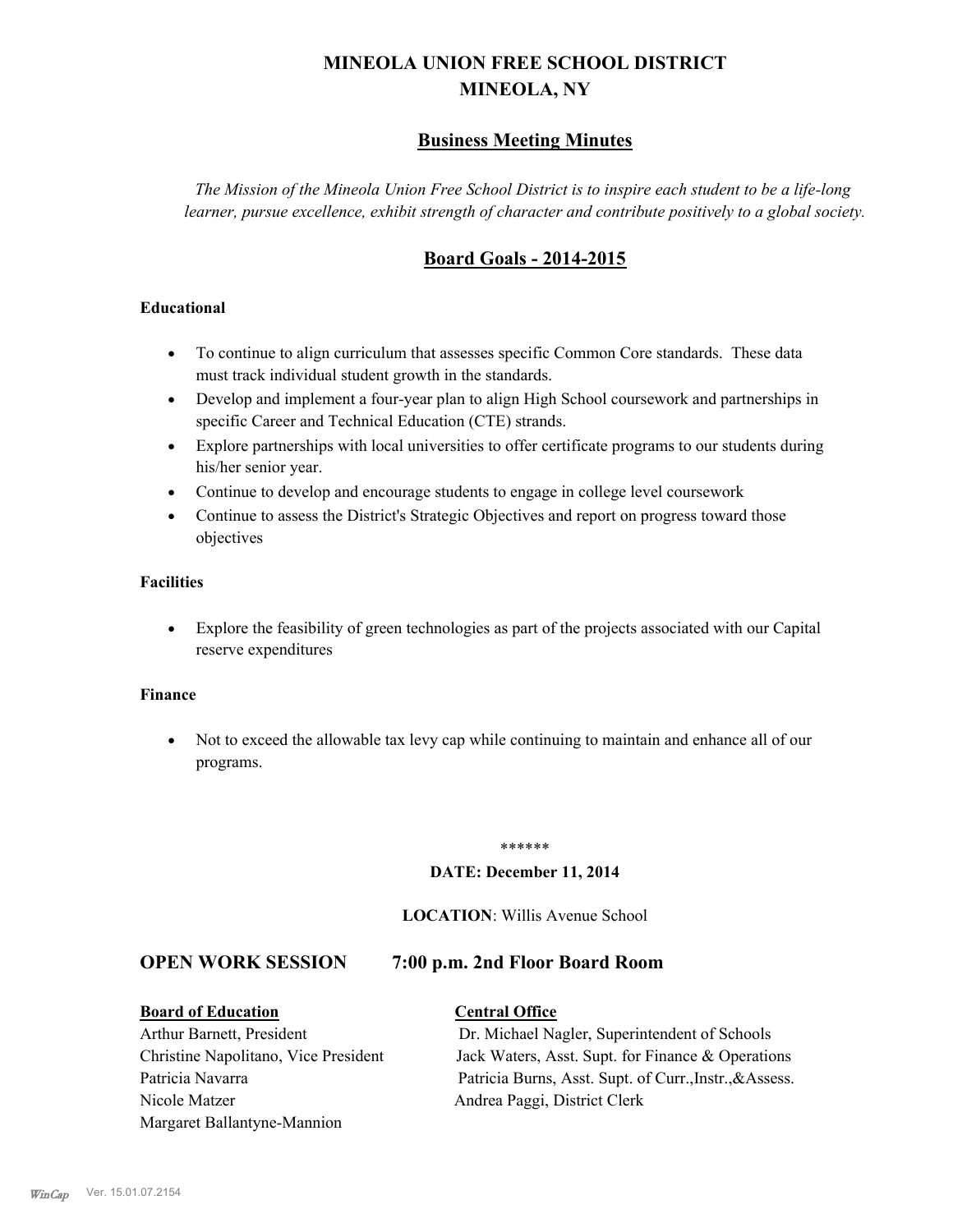**A. Call to Order-7:00pm B. Pledge of Allegiance C. Reading of Mission-** Margaret Ballantyne

**D. Moment of Silent Meditation**

#### **E. Dais & Visitor Introductions**

Absent: Patricia Burns

# **F. High School Student Organization Report**

There was no Student Organization Report tonight.

# **G. BOE Reports**

#### **a. Comments from Board Trustees**

Margaret Ballantyne stated that she is proud of the successes of students during 2014. Dr. Ballantyne is looking forward to all of the events and festivities over the next few weeks. She wishes everyone Happy Holidays.

Nicole Matzer reported that this is her favorite time of year and she has already attended some of the concerts. Ms. Matzer stated that "Fools" was hilarious. Ms. Matzer had the opportunity to tour all of the buildings, except the High School, with Dr. Nagler. She enjoyed being able to see the students' learning in action. While at the Middle School, the Art Club students were selling bracelets made with the 3D printer. Ms. Matzer purchased one that turns pink in the sun and is hoping to see the sun soon to test it out. She wished everyone Happy Holidays.

Patricia Navarra stated that she was happy to see Mr. Owens here tonight. She encouraged everyone to bring their neighbors, who don't have children in the District, to see some of the concerts. She wished everyone a happy holiday season.

Christine Napolitano enjoyed the production of "Fools". Ms. Napolitano stated that this is a great time of year and wished everyone Happy Holidays.

# **b. Comments from Board President**

Mr. Barnett stated that he attended the Portuguese Cultural Society Party; there was great food and it was an enjoyable party. He sends his thanks to Cena Palumbo for the wonderful job that she does. Artie enjoys all of the concerts and is especially looking forward to the 4th grade concert which is always his favorite. He stated that "Fools" was great. Mr. Barnett reported that winter sports and winter guard is underway. He added that hopefully there will be no snow this winter. Finally, Mr. Barnett wished everyone Happy Holidays.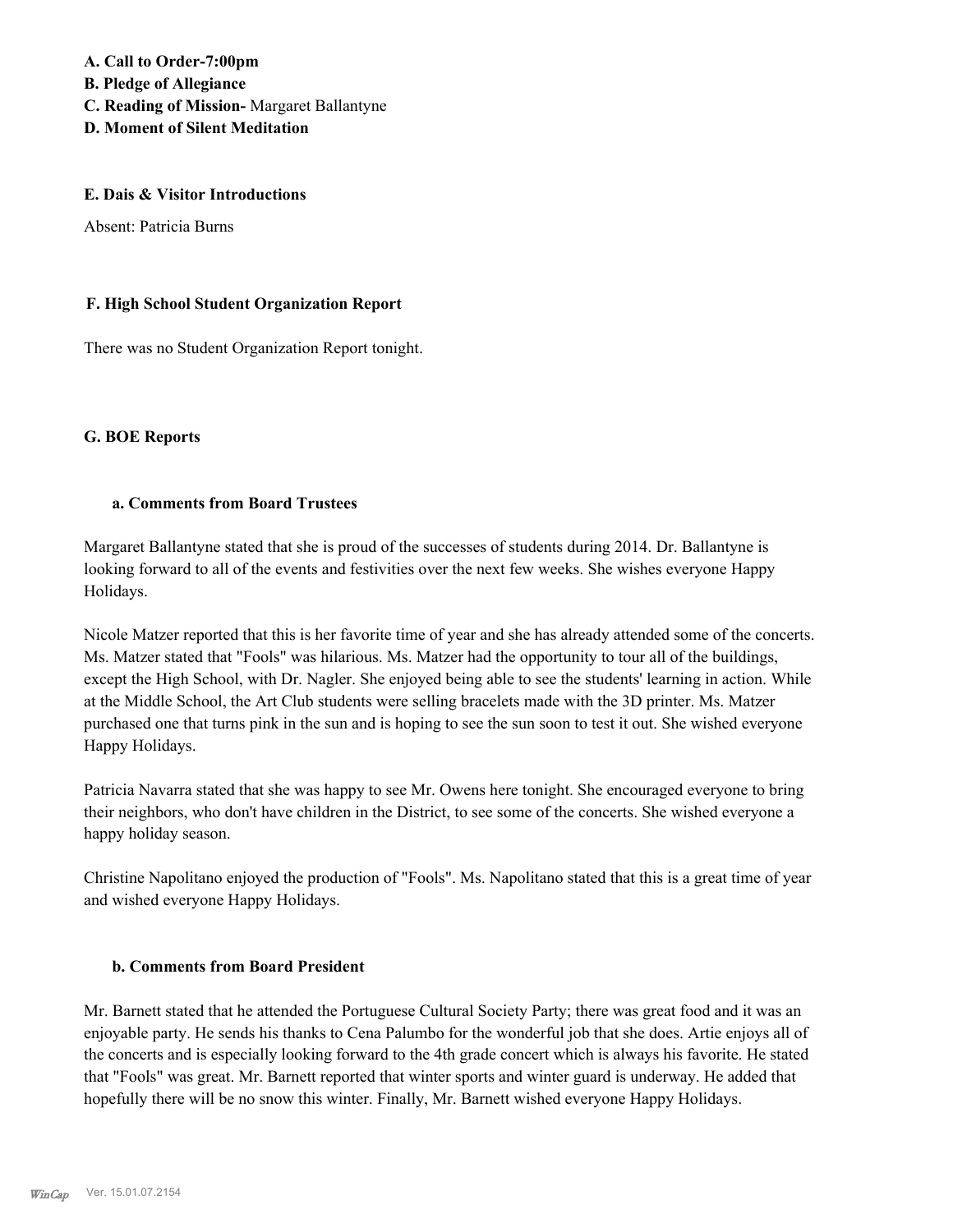#### **c. Comments from Superintendent**

The Superintendent stated that this meeting was streaming live for the first time if everything was done correctly. He explained the new system in place and stated that this is much more professional that what was previously in place. Dr. Nagler shared a letter that he received from community members, who no longer have school aged children, and attended the recent production of "Fools". They expressed how much they enjoyed the show. Dr. Nagler reported that it is concert season and he truly enjoys attending them. He said the 9th and 10 grade concert was great on Tuesday and he congratulated Mr. Ratner on his hard work. Dr. Nagler listed that the next concerts will take place Monday, Tuesday, Thursday and Monday. He will be attending the Septa Holiday party on Saturday. It was reported that he and Dr. Smith met with staff at Queensboro regarding two projects. The first project involves helping current seniors be more prepared for college. The second is a partnership to begin with next year's 9th graders. Students would begin college level work in 10th grade, earning credits towards an associates degree. They have had success with a program called B-tech and we need to determine the discipline to focus on. Students would graduate with one year of credits towards their associates and would enroll at Queensboro after graduation to complete their degree. Dr. Nagler expects to have more information and a presentation for the Board in January. Dr. Nagler, Mr. Gavin, Ms. Gonzalez, Ms. Mercaldi and Ms. Maichin presented at BOCES- Digital Age Teacher Forum. They showcased their work with School for 1 and portfolios to show growth in the standards. Their colleagues are very interested because most other school districts are starting this in their high schools. Dr. Nagler expects to have visitors to Jackson Avenue. The Superintendent acknowledged two students in Mr. Interrante's AGP class, who both have had their entries to Epic Story Board aired on the Discovery Ed channel. He added that there are many other entries by the rest of the students and hopefully they will also be aired. Finally, Dr. Nagler thanked the Board for allowing Mineola to host the First Lego League qualifying tournament on January 31st, which is an all day event and the Mineola Middle School team will participate. Mineola is also hosting the Junior First Lego League on February 28th and there are four teams from Jackson Avenue participating. Dr. Nagler is really looking forward to these events and also stated that he coaches his son's team.

#### **H. Old Business**

Mr. Barnett asked the Board if there was any old business. Ms. Napolitano stated that she needed to address an issue that recently came up at a Village Meeting. Ms. Napolitano stated that at the Board of Education Meeting on November 6th, the Board passed the Veteran's Exemption. At that time, Mr. Barnett related a story from his experience with the Fire Department, in which he questioned probies whether their father was an ex-cop, on the job or a veteran. He stated if they said veteran, then he knew there would be no problems. Ms. Napolitano stated that at a recent Village Meeting, Denis Walsh repeated this story, out of context, and made it into a personal attack against Mr. Barnett. He was portrayed as a "cop hater". Ms. Napolitano feels that Mr. Walsh was unprofessional and reported that between the Board members they have a total of 22 relatives who are in law enforcement. If the Board had felt that Mr. Barnett was being disrespectful, they would have stopped him at that point. Mayor Strauss had agreed with Mr. Walsh, although he knows Mr. Barnett and had worked with him. She feels that it is disgraceful that they did this as it has nothing to do with the disagreements over the PILOTs. This was a personal attack and an all time low. Ms. Napolitano stated that the real losers in this are the members of the community and it needs to stop. There were no additional comments.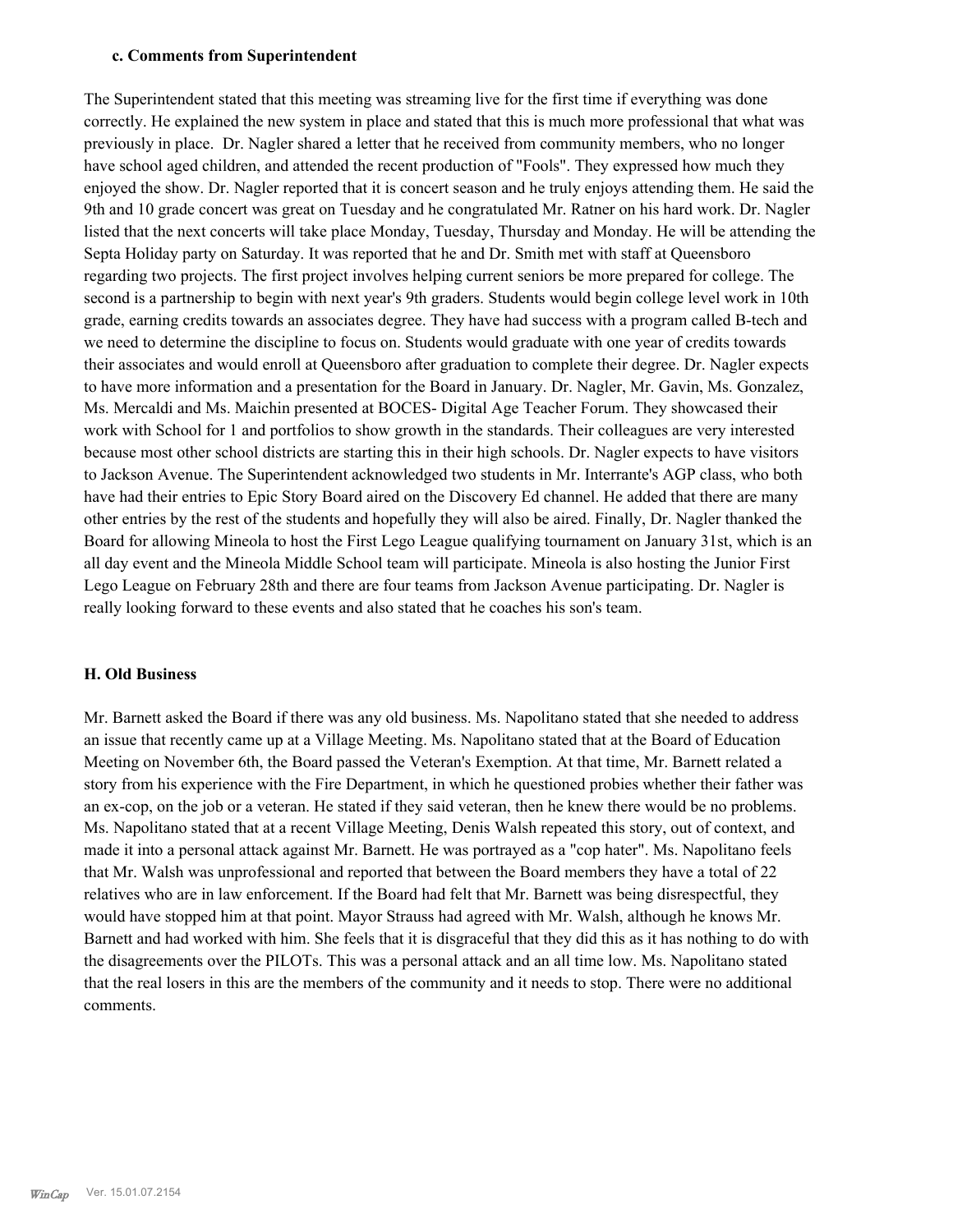#### **I. New Business**

#### **Accept donation**

**RESOLUTION # 24- BE IT RESOLVED** that the Board of Education accepts the donation of \$2000.00 from Bolla/ ExxonMobil to the Mineola Middle School Math and Science program and makes an appropriation increase adjustment to Budget code: 2110 500 06 1821.

**Motion:** Nicole Matzer **Second:** Margaret Ballantyne

Discussion: Mr. Barnett asked the Superintendent for a explanation of this donation. Dr. Nagler stated that this donation was secured by the owner of the new gas station, located by the Middle School, from ExxonMobil. He will be presenting the check at the next PTA meeting in January. There was no additional discussion.

| Yes: | Margaret Ballantyne   | No: | No. |
|------|-----------------------|-----|-----|
|      | Nicole Matzer         |     |     |
|      | Patricia Navarra      |     |     |
|      | Christine Napolitano  |     |     |
|      | <b>Arthur Barnett</b> |     |     |

**Passed:** Yes

# **Awarding of Contract**

**RESOLUTION # 25- BE IT RESOLVED** that the Board of Education of the Mineola Union Free School District approves the award of Contract "H" for HVAC ( Heating, Ventilation, Air Conditioning) for the Hampton Street (SED control # 28-04-10-03-0-003-020) and Meadow Drive (SED control # 28-04-10-03-0- 001-013) Project bid opened October 31, 2014 to the lowest responsible bidder meeting specifications, HVAC Inc., for a total contract price of \$1,049,500.00 which includes Alternates HH3 and HM2.

**Motion:** Margaret Ballantyne **Second:** Patricia Navarra

Discussion: At this point, the Superintendent presented "3.8 million Capital Reserve Project: Estimates and Bids". This can be found under Superintendent's Report. After the presentation, Mr. Barnett asked the Board if there were any questions or discussion. Mr. Barnett asked if starting the HVAC and Electric projects would effect the other jobs. Dr. Nagler stated that at Meadow Drive, it will result in the need for some masonry work, which has been included in the bid. Mr. Barnett also inquired if the architects are working to insure more accurate bids. Dr. Nagler stated that the original estimates were off and now the focus is on doing the job well once. Ms. Napolitano asked for a timeline on the project contracts awarded tonight. Dr. Nagler stated that for the contracts awarded tonight, the work can start after the materials are received which should be by the end of January. The other projects will be rebid at the end of January and awarded in February. Mr. Waters has discussed these dates with the architects and these appear accurate. There were no additional comments and the Board was polled on the Resolution.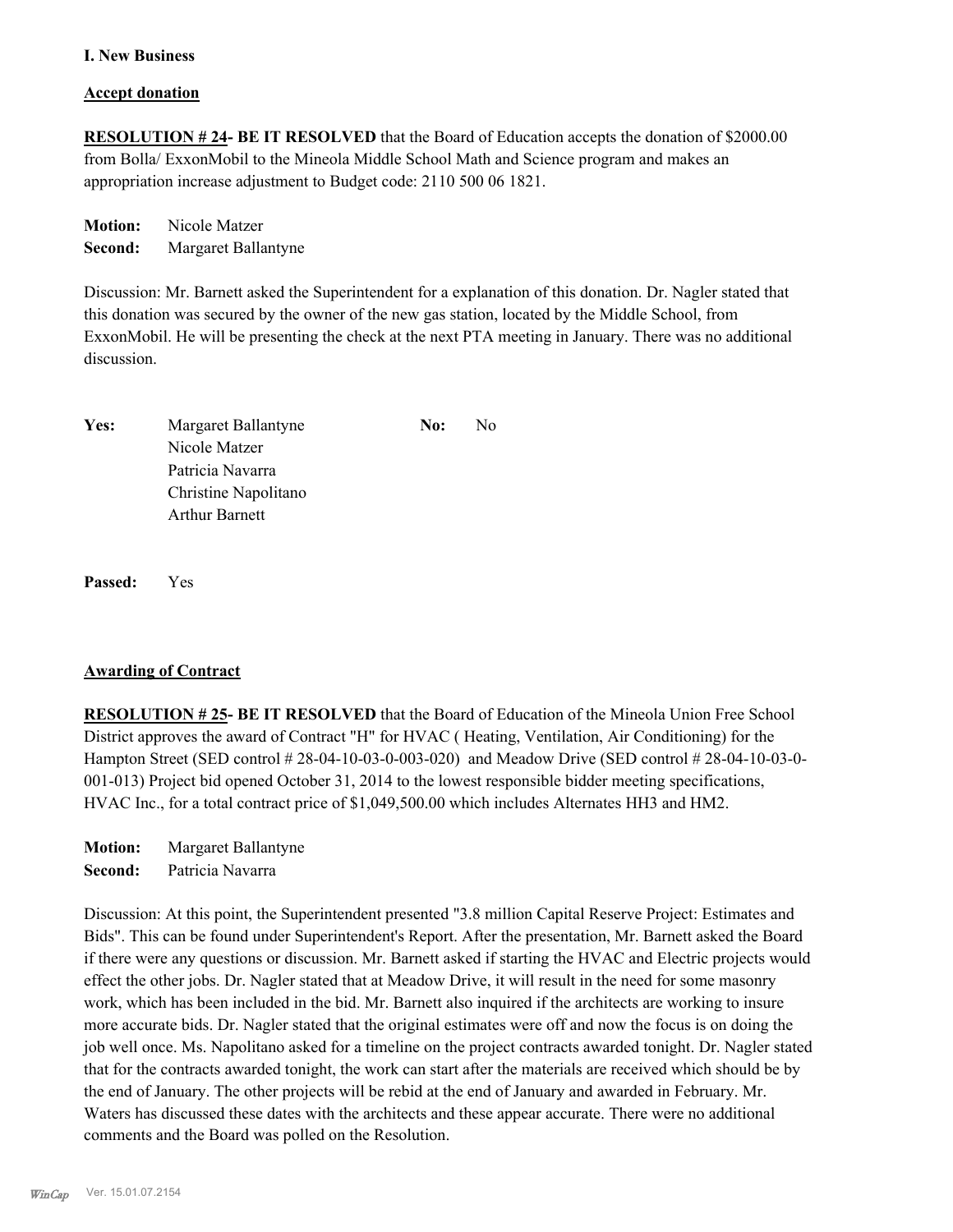Yes: Margaret Ballantyne **No:** None Nicole Matzer Patricia Navarra Christine Napolitano Arthur Barnett

**Passed:** Yes

# **Awarding of Contract**

**RESOLUTION # 26 - BE IT RESOLVED** that the Board of Education of the Mineola Union Free School District approves the award of Contract "E" for Electrical upgrades for the Hampton Street (SED control # 28- 04-10-03-0-003-020) and Meadow Drive (SED control # 28-04-10-03-0-001-013) Project bid opened October 31, 2014 to the lowest responsible bidder meeting specifications, Palace Electrical Contractors Inc., for the negotiated amount of \$369,000 which includes Alternates EH3 and EM2.

**Motion:** Margaret Ballantyne **Second:** Christine Napolitano

Discussion: Mr. Barnett asked the Board if there were any questions or discussions. Dr. Ballantyne asked for a timeline for the electric work and the Superintendent stated that it is the same as the HVAC project. There was no other discussion.

Yes: Margaret Ballantyne **No:** None Nicole Matzer Patricia Navarra Christine Napolitano Arthur Barnett

**Passed:** Yes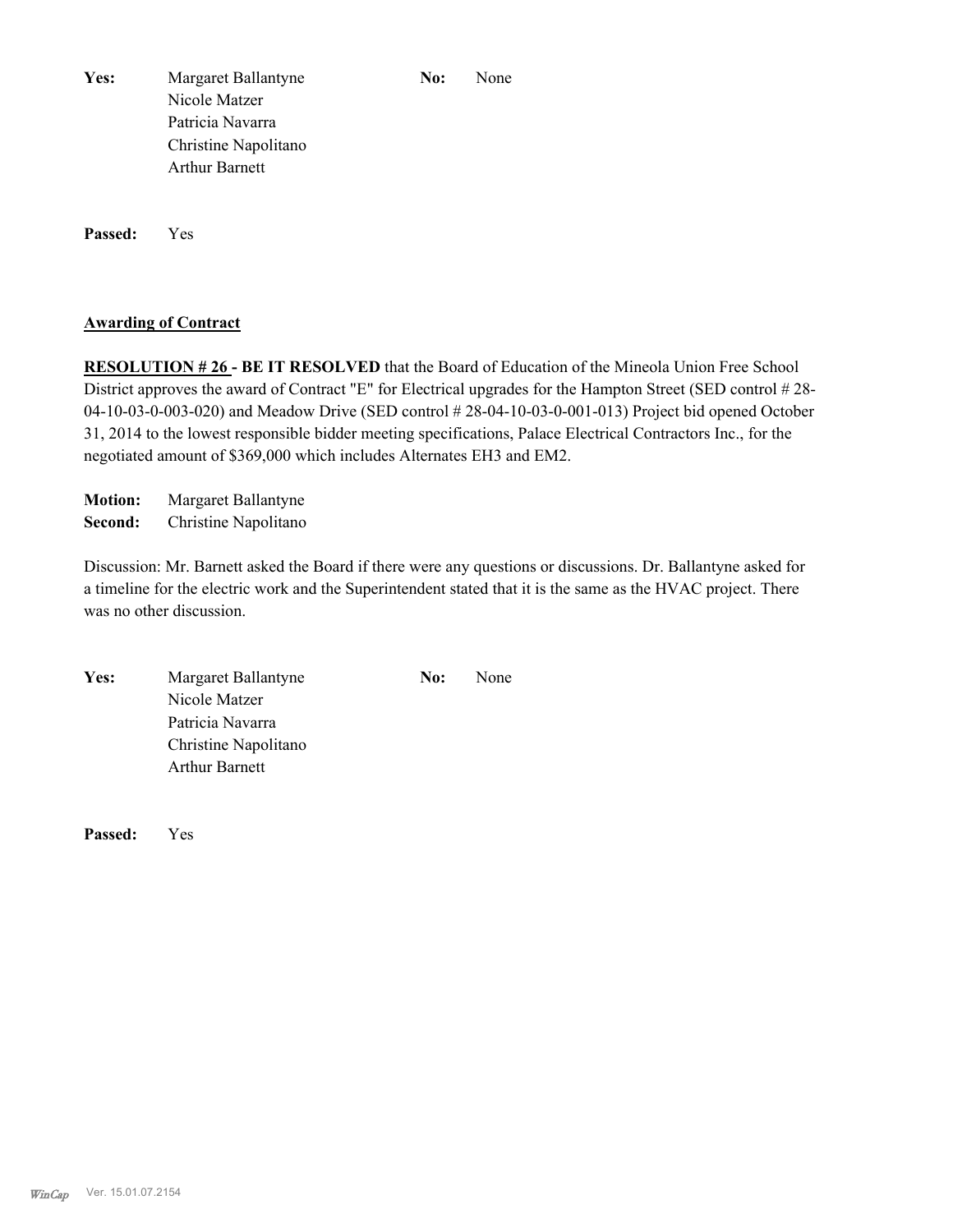# **J. Consensus Agenda**

**RESOLUTION # 27 - BE IT RESOLVED** that the Board of Education approves the consensus agenda items J.1.a. through J.6.a., as presented.

**Motion:** Patricia Navarra **Second:** Christine Napolitano

There was no discussion.

Yes: Margaret Ballantyne **No:** None Nicole Matzer Patricia Navarra Christine Napolitano Arthur Barnett

**Passed:** Yes

# 1. **Accepting of Minutes**

That the Board of Education accepts the minutes of the November 6, 2014 Workshop Meeting and the November 20, 2014 Business Meeting as presented. a.

# 2. **Instruction**

- a. Resignation(s)
- That the Board of Education accepts the resignation of Kathleen A. Matusewicz, Permanent Substitute Teacher at Jackson Avenue, effective November 21, 2014. 1.
- That the Board of Education accepts the resignation of Jacqueline D. Siegel, Permanent Substitute Teacher at Meadow Drive, effective November 25, 2014. 2.
- Appointment(S) Sub Teacher per diem The Board of Education accepts the following individual(s) as Per Diem Substitute Teacher(s) for the current school year, at a daily rate of \$100.00 per day; and retirees at a daily rate of \$125.00 per day.: b.

| <b>EMPLOYEE NAME</b> | <b>EMPLOYEE CERTIFICATION</b> |
|----------------------|-------------------------------|
| Brianna C. Popham    | <b>Physical Education</b>     |

- c. Appointments 45 Day Subs
- The Board of Education approves the appointment of Mary Phelan, to the position of 45 Day Substitute Teacher, effective September 18, 2014 to on or before June 30, 2015. Salary: Days 1- 20, \$100.00, Days 21-39 \$110.00, Days 40-45 \$120, Day 46 BA, Step 1, \$58,706. 1.

# 3. **Instruction: Contracted**

a. That the Board of Education approves the Special Education Services contract for a Parentally Place student between the South Huntington UFSD and the Mineola UFSD for the 2014- 2015 school year.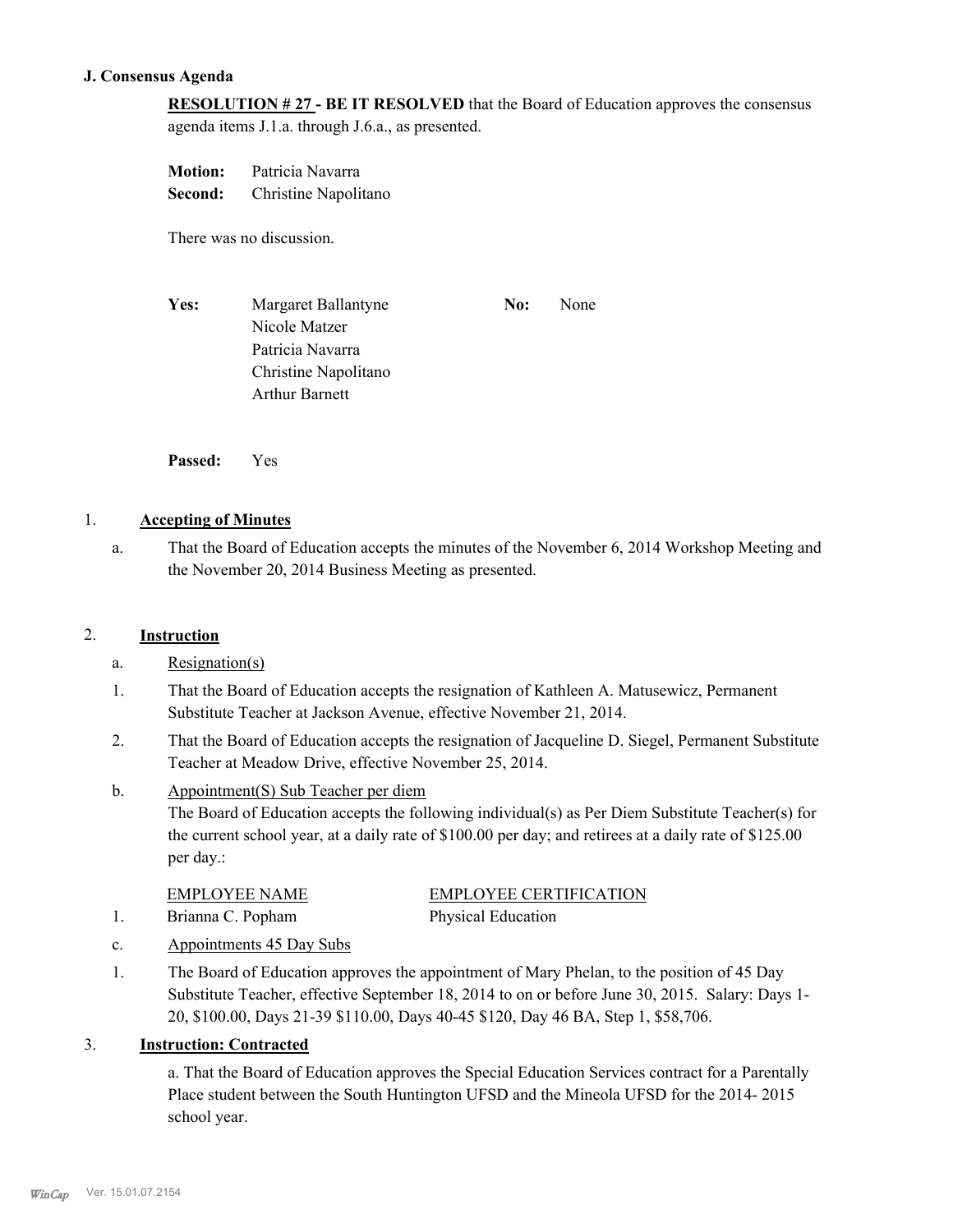b. That the Board of Education accepts the IDEA Flow- Through Allocation Contracts between the following list and the Mineola UFSD for the 2014- 2015 School Year:

- 1. ACDS
- 2. Achieve Beyond
- 3. BOCES
- 4. Brookville Center for Children's Services, Inc.
- 5. Center for Developmental Disabilities
- 6. Developmental Disabilities Institute
- 7. Henry Viscardi School
- 8. ICCD- Interdisciplinary School for Child Development
- 9. Kidz Therapy Services
- 10. Mill Neck Manor School for the Deaf
- 11.Variey Child Learning Center

c. That the Board of Education approves the Professional Development Services agreement between Eureka Math/Common Core Inc. and the Mineola UFSDfor the 2014- 2015 school year.

# 4. **Civil Service**

- a. Resignation(s)
- That the Board of Education accepts the resignation of Barbara Nichols, part time Bus Attendant for Transportation, effective November 7, 2014. 1.
- That the Board of Education accept the resignation of AnnMarie Christy, part time Teacher Aide at the High School, effective November 17, 2014. 2.
- b. Appointments
- That the Board of Education approve the appointment of Christina Lingley, to the position of part time Teacher Aide at the High School, effective December 15, 2014. Salary is \$13.74 per hour on Step 1. 1.
- The Board of Education approves the appointment of Carolyn Lucchesi, to the position of P/T Teacher Aide in the Jackson Avenue cafeteria, effective 12/12/2014. Salary is \$13.74 per hour on Step 1. 2.
- The Board of Education approves the appointment of Zuzette Gallardo, to the position of P/T Teacher Aide in the Jackson Avenue cafeteria, effective 12/12/2014. Salary is \$13.74 per hour on Step 1. 3.
- c. Leave(s) of Absence
- That the Board of Education approve a paid Medical Leave of Absence to Alice Ruggiero, part time Teacher Aide at Hampton Street School, due to surgery, effective December 1, 2014. 1.
- d. Resignation(s)
- That the Board of Education accept, with regret, the resignation of Gonzalo Gonzalez, for the purpose of retirement, effective November 21, 2014. 1.

# 5. **Business /Finance**

# a. **Treasurer's Report**

1. That the Board of Education accepts the Treasurer's report for the period ending October 31, 2014 and directs that it be placed on file.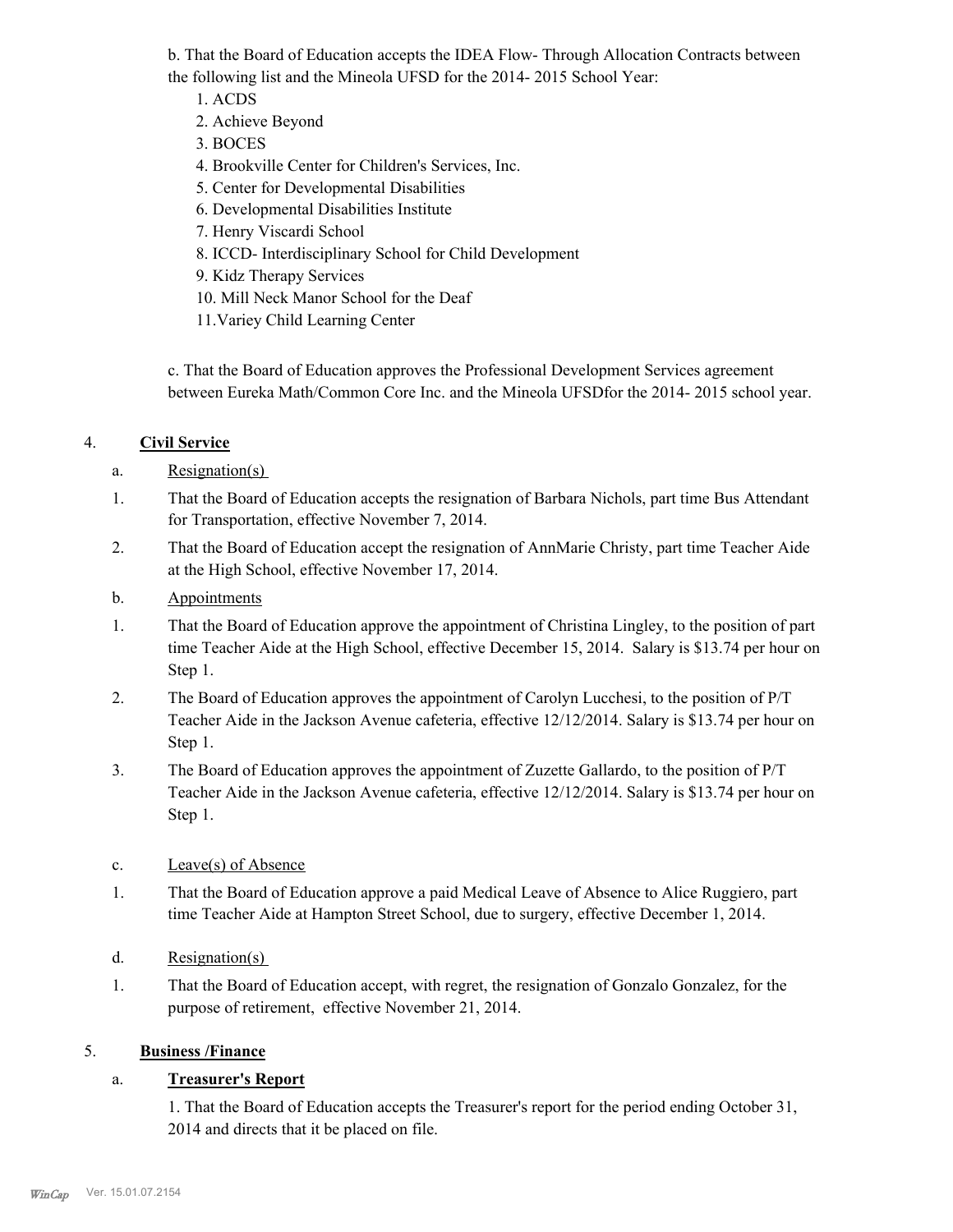# b. **Approval of Invoices and Payroll**

That the Board of Education accepts the Invoices and Payroll for the period ending November 30, 2014

| $A/P$ Warrant #9   | November $5, 2014$  | \$4,026,594.39 |
|--------------------|---------------------|----------------|
| $A/P$ Warrant # 10 | November $19, 2014$ | \$442,272.99   |

#### **TOTAL EXPENSES \$ 4,468,867.38**

PAYROLL # 9 & # 10

| General | \$4,031,751.63 |
|---------|----------------|
| F Fund  | \$49,851.27    |

**TOTAL PAYROLL \$4,081,602.90**

#### c. **Budget Appropriation Adjustment**

1. That the Board of Education approves the transfer of funds, in the amount of \$21,000 from Budget code: 9760 700 00 7399 to Budget code: 2070 400 00 6430 to cover additional costs for curriculum contracts.

# 6. **Business/Finance: Bids**

a. That the Board of Education approves the awarding of the 5 Year Bus Lease Bid for two buses to TD Equipment Finance, the lowest responsible bidder meeting all specifications.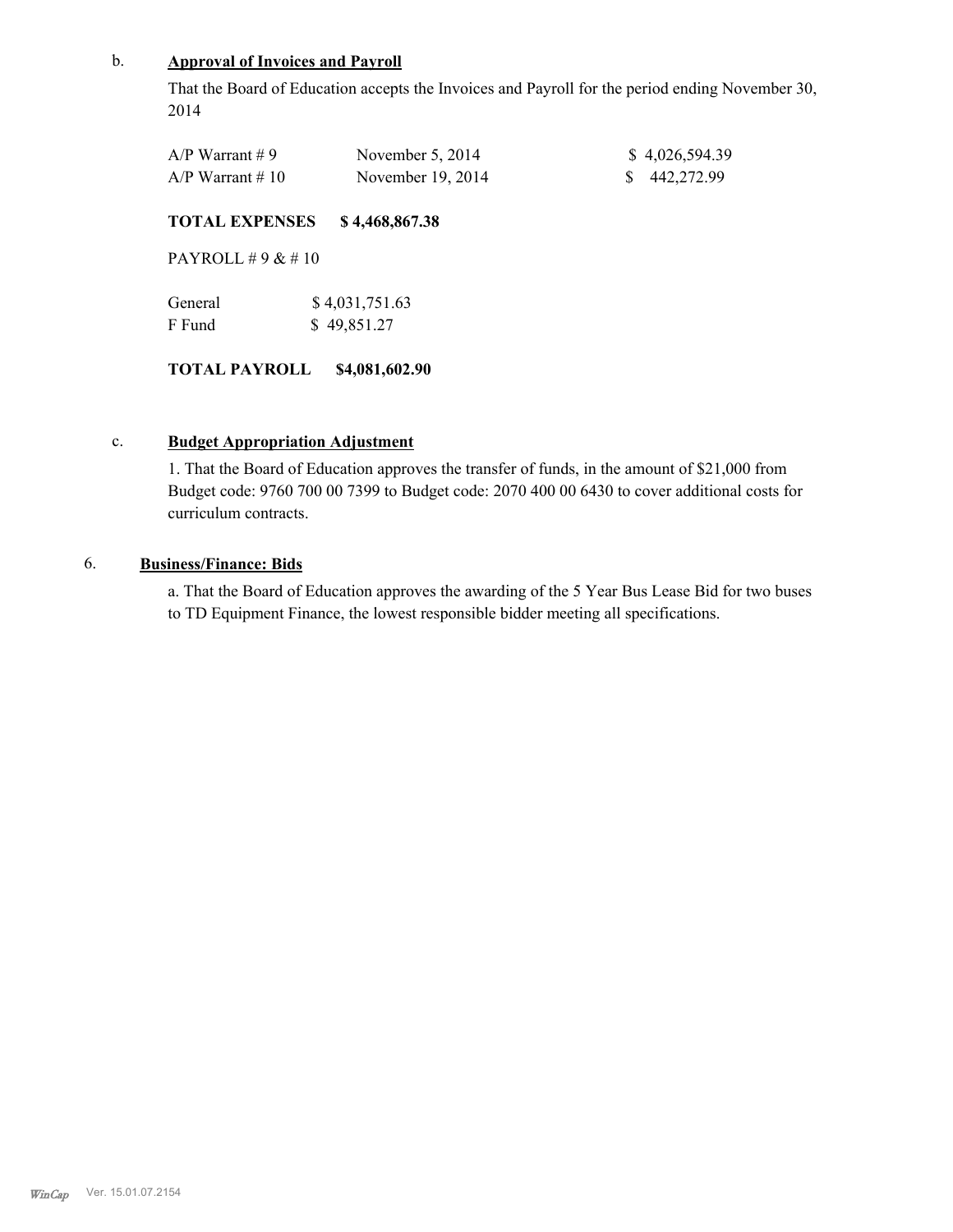# **K. Superintendent's Report**

Superintendent of Schools' Reports for 12/11/14 Presentations:

1. STEAM Report- Technology, Engineering and Art

Prior to the vote on Resolution # 25 and 26, the Superintendent presented **"3.8 million Capital Reserve Project: Estimates and Bids".** \*(This presentation is also on the District website, on the Board of Education page.) According to Dr. Nagler, the Capital Reserve Project was bid in four categories: Masonry, Windows, HVAC and Electric. He displayed the estimates, bids and the difference for each. Dr. Nagler reported that the opening bids were way off from the estimate (\$1,256,500).

The Superintendent provided the following analysis:

-Clearly the estimates are/were off and we cannot complete all of the desired work.

-We bid the project by trade inclusive of all seven buildings; hoping for "economy of scale" in pricing

- Masonry- the two lowest bidders withdrew. The estimate low total should come in around \$500,000.

-Windows and Doors- the architect admits a miscalculation in bid numbers.

- HVAC and electric bids are within \$200,000 of the estimate (combined) and are good bids.

The Superintendent gave the following recommendations:

-Award HVAC and Electric bids (\$1,418,500)

-Repackage the bid specs by building

-After rebid, award as many building projects as possible with the remaining \$2,400,000 in the reserve + \$175,000 (in budget)

-All of the projects that are unable to be awarded will be put in the 2015-2016 budget. The savings in TRS should allow us to accomplish this.

# **STEAM Report**

The Superintendent introduced Ed Escobar, Joe Owens and Jennie Fahey to present "STEAM- Engineering and Art". Mr. Escobar thanked the Board and Dr. Nagler for their vision and resources to continue the initiatives and endeavors that started in September at the High School. He added that he is very happy to have Joe and Jennie as part of his team. They bring youth and new ideas to the table. Mr. Escobar turned the presentation over to Jennie Fahey. \*(This presentation can be found on the district website, on the Board of Education page under presentations.)

Ms. Fahey explained "Engineering"- the students apply what they know to invent, design, build, and/or improve structures, machines, devices, materials and processes. The goal is for students to continue to be exposed to engineering principles and build upon that knowledge. The teachers will continue to incorporate STEAM/Engineering concepts into students' coursework. Finally, students will be able to apply what they are learning to context outside of the classroom.

Ms. Fahey briefly discussed a project at Jackson Avenue, students are constructing devices, snap circuits, which demonstrate how electricity is created and converted from one form to another. Ms. Fahey stated that the Science Labs (grades 3-7) are using the Knowing Science program which has engineering curriculum embedded within. The Knowing Science program is aligned with the Next Generation Science Standards.

At the Middle School, students in the Engineering and Design Class (previously known as Technology), use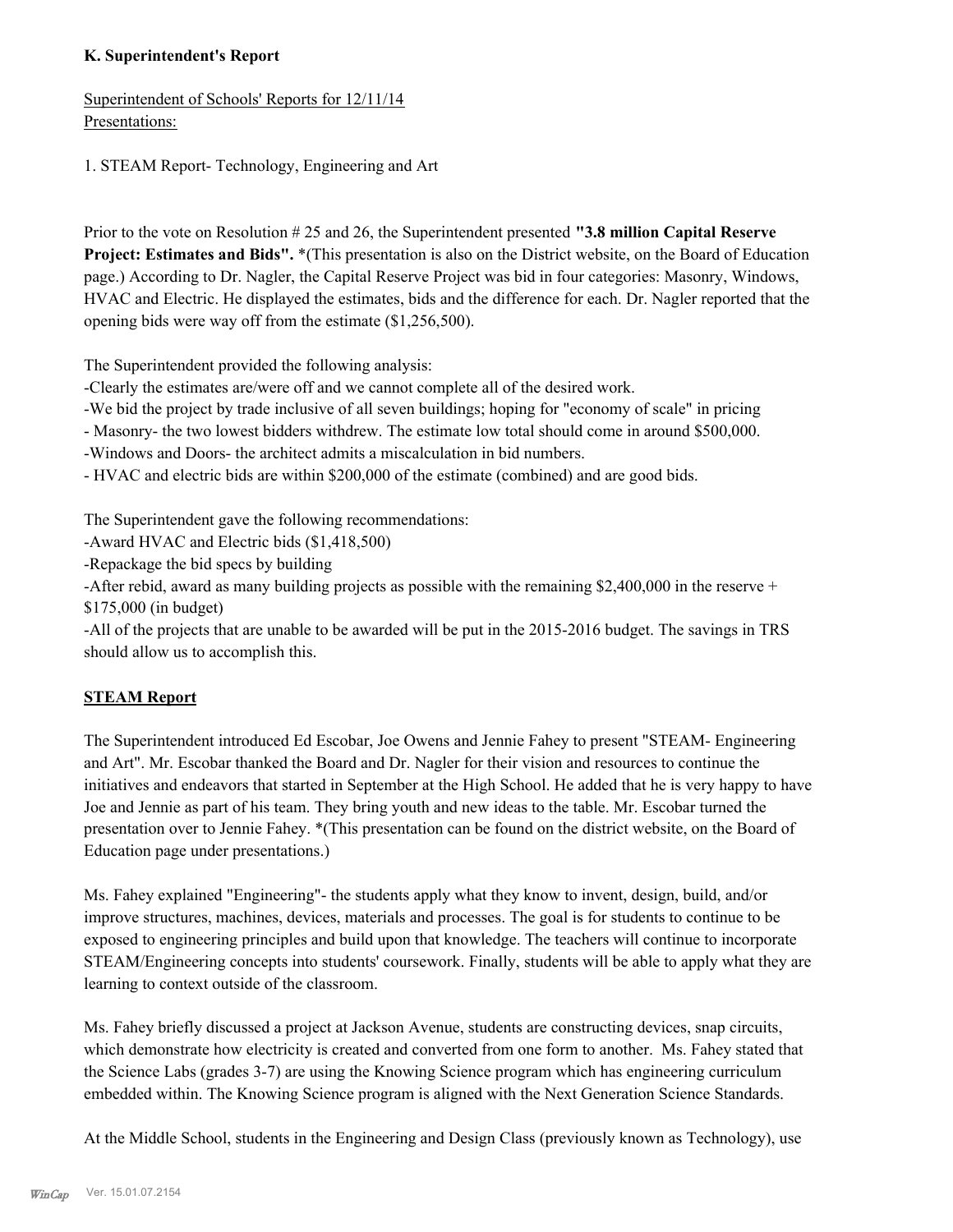the jigsaw to construct a fully functioning desk clock that demonstrates the creative concepts that go into the building process. Also at the Middle School, students take part in an integrated maglev project. The students design and race vehicles, research and write a paper on maglev transportation and general design principles and practices are emphasized and practiced by the students. Ms. Fahey stated that the future of Engineering at the Middle School includes the following: technology and art will be integrated; learning across disciplines will be seamless; a candy bar project; Maker Space; coding with 5th and 6th grade and a greenhouse project.

Ms. Fahey discussed Engineering at the High School. She presented Technology for 2015-2016 which includes: the option for students to take a Robotics course; the redesigning of Design and Drawing for Production I to include engineering principles and mechanics and the possible creation of an Introduction to Engineering Principles course. In Physics, students work with classmates to design a small car and adapt the car so that it can go the farthest without an engine. In Science 8, Flight and Resistance- students researched on iPads the best design for airplanes and constructed their own to test out in class. All 8th graders complete quarterly STEAM projects in Algebra. In the Library, Maker Space: little bits, legos, erector sets and electronic graveyard and there are monthly challenges to focus Makers. All 9th graders will have Exploring Computer Science. Finally, Ms. Fahey discussed the future of Engineering at the High School. They will work with Business, Technology and Art teachers to create opportunities for students to explore engineering principles; expand the Technology lab; Digital Production class; Music/TV studio; and Maker Space expansion.

Next, Joe Owens presented "Art- Where does it fit?". Mr. Owens stated that Mineola is ahead of the curve with STEAM and other districts are surprised that the arts have been incorporated into this iniative. He reported that curriculum writing took place during the summer of 2014. The Art teachers rewrote the curriculum for grades 3-6. There is an interdisciplinary focus and they collaborated with their colleagues in science. The Art teachers were very happy with this collaborative process. The focus is on artistic skills. Mr. Owens stated that in grade 3, students did scientific drawings of "never discovered" frogs or plants. They then did a sculpture of this new species. Teachers reinforced the science vocabulary as well as introduced artistic vocabulary. Mr. Owens displayed photos of some of the new species sculptures. In 6th grade, students had a brand new project- stable structure, which shows the impact of weight and balance. Students also do a "Flower Painting". Students study plants in nature and create a close up painting of a section of flower/plant. They will use an iPad to work with cropping and composition. Tempera paint will be used to create the painting. Students will also create microscope inspired abstract leaf prints. Mr. Owens displayed photos of the students work. Mr. Owens discussed the 3D Design club at the Middle School, which everyone loves. He mentioned some of the projects including bracelets and clay stamps. Mr. Owens briefly discussed the High School development including the use of new materials and areas for exploration including: AP Art, Digital Artistry, Computer Graphics/Web Design. Mr. Owen had samples of the projects involving glass bottles. This project involved a lot of trial and error. Finally, he displayed a word wall of careers which are influenced by art education. Joe Owens stated that he is very excited to see where all of this is going and thanked the Board.

Mr. Barnett asked if there is time in the schedules of students in the younger grades to fit all of this in. Ms. Fahey stated that she is working with Dr. Smith and Andrew Casale to look at schedules. The Superintendent added that the Candy Bar project is a good example of an interdisciplinary project. Ms. Napolitano thinks that it is good to see students that don't think of themselves as artistic, participating in these projects. Mr. Owens stated that we are building skill to help students get to that point. Ms. Navarra added that we are teaching kids to think on their own and this is all very exciting. Dr. Ballantyne feels that this is giving students the ability to "own" the standards. Mr. Escobar agreed and stated that it ties into college and career readiness and kids enjoy school. Dr. Nagler stated that he enjoys this series of presentations because it shows how we can get students college and career ready. We are helping students to be prepared. He added that Ms. Fahey, Mr. Casale and Ms. Gonzalez just visited a School District in Pittsburgh. One of the things that they looked at was Maker Space, in which students learn through play. Dr. Nagler stated that he wholeheartedly supports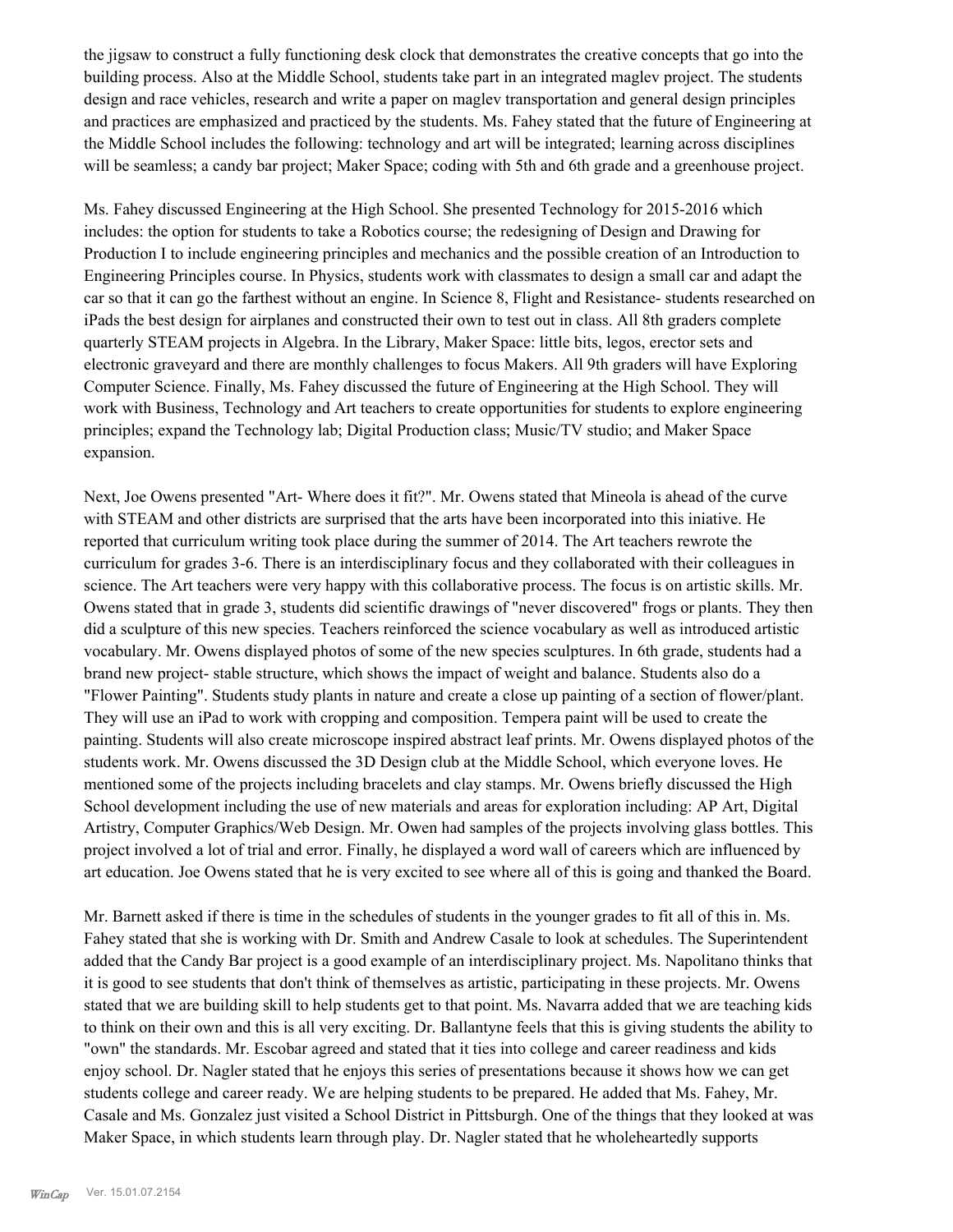incorporating this concept. The Board and Dr. Nagler thanked Jennie Fahey, Joe Owens and Ed Escobar for the presentation.

#### Superintendent Comments

The Superintendent had no additional comments this evening.

#### **L. Public Comments**

Mr. Barnett opened the floor to public comments. There was one parent/resident who had comments this evening. She thanked the Board for the STEAM initiative and also voiced her concern regarding the Capital projects. One issue raised was the doors at Jackson Avenue. The Superintendent stated that the safety of the existing doors has been tested, the doors are locked, there is a single point of entry and the outsiders can not get in. Mr. Barnett assured the parent that from a safety standpoint, if there is a safety issue it will be taken care of immediately. There were no other public comments this evening.

The Superintendent stated that he is in need of an Executive Session this evening to discuss negotiations.

#### **M. Executive Session Time: 8:20 p.m.**

At 8:20pm, a motion was made for the Board of Education to go into Executive session to discuss negotiations.

| <b>Motion:</b> | Margaret Ballantyne                                                                                       |     |      |
|----------------|-----------------------------------------------------------------------------------------------------------|-----|------|
| Second:        | Patricia Navarra                                                                                          |     |      |
| Yes:           | Margaret Ballantyne<br>Nicole Matzer<br>Patricia Navarra<br>Christine Napolitano<br><b>Arthur Barnett</b> | No: | None |
|                |                                                                                                           |     |      |

*WinCap* Ver. 15.01.07.2154

**Passed:** Yes